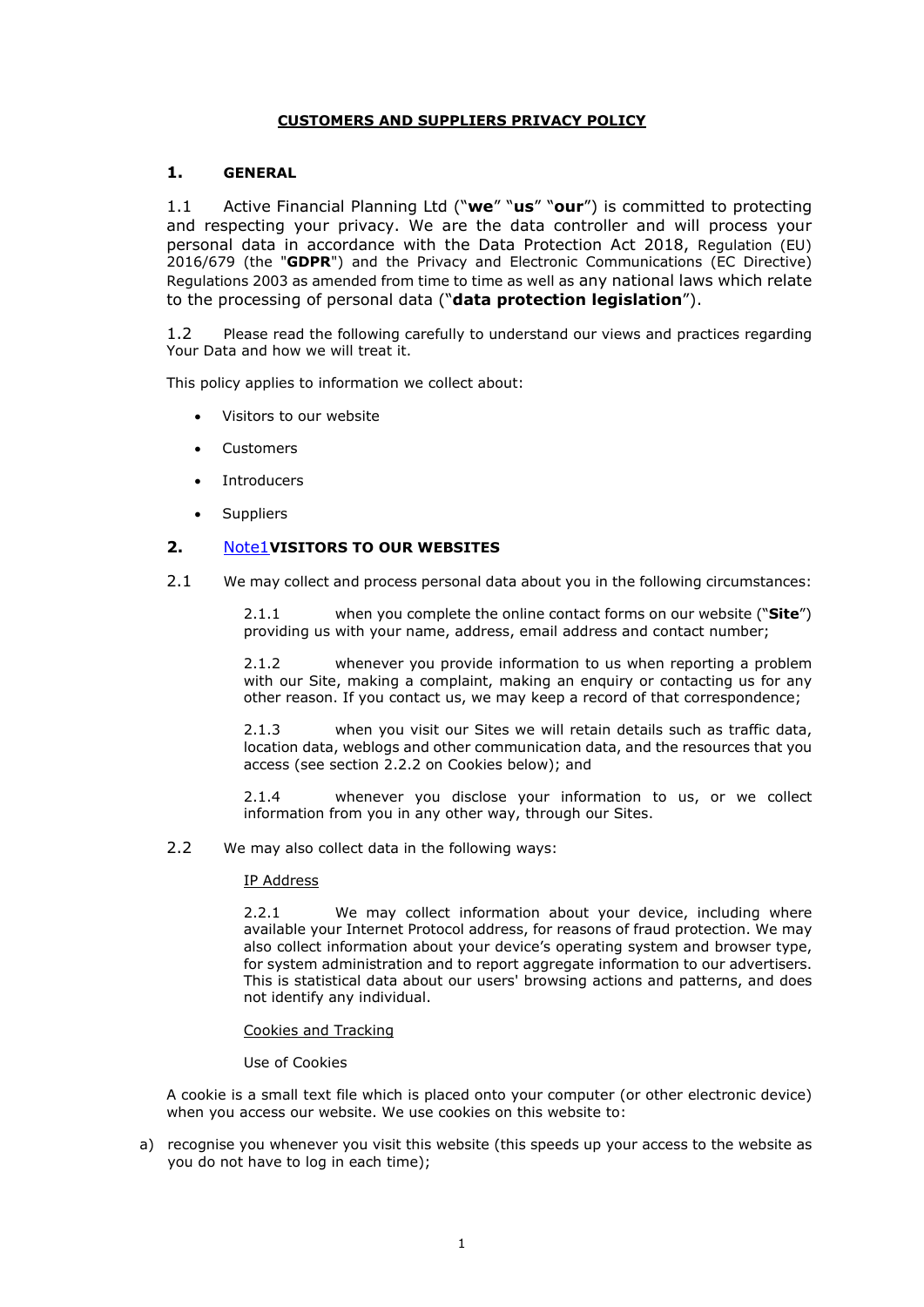- b) obtain information about your preferences, online movements and use of the internet;
- *c)* make your online experience more efficient and enjoyable.

#### 2.2.3 Description of cookies

We may use the following categories of cookies on our website:

- Strictly necessary: These are cookies which are essential for certain features of our website to work. These cookies do not record identifiable personal information and we do not need your consent to place these cookies on your device. Without these cookies we will be unable to provide all or part of our services to you.
- Performance monitoring: We use these cookies to collect details on an anonymous basis about how you use our websites. This information may be used to help us improve our websites and understand how effective our adverts are. In some cases we use trusted third parties to collect this information for us but they only use the information for the purposes explained.
- Functionality: These cookies are used to provide services or remember your settings. These cookies are aimed at enhancing your user experience by remembering your preferences. The information these cookies collect is anonymous and does not enable us to track your browsing activity on other websites.

Below explains what cookies we use and why:

*wordpress\_[hash]: to store the authentication details on login. The authentication details include the username and double hashed copy of the password. However, this usage of the cookie is limited to the admin console area, the backend dashboard of the website.* 

*wordpress\_logged\_in\_[hash]: to indicate when you are logged in, and who you are. This cookie is maintained on the front-end of the website as well when logged in.*

*wordpress\_test\_cookie: to check if the cookies are enabled on the browser to provide appropriate user experience to the users. This cookie is used on the front-end, even if you are not logged in.*

*wp-settings-{time}-[UID]: to customize the view of your admin interface and the frontend of the website. The value represented by [UID] is the individual user ID of the user as given to them in the users' database table.*

#### 2.2.4 Consent

In most cases we will ask for your consent in order to use cookies on this website. Please note that we do not require your consent where the cookie is essential in order for us to provide you with a product or service you have requested.

2.2.5 How to turn off cookies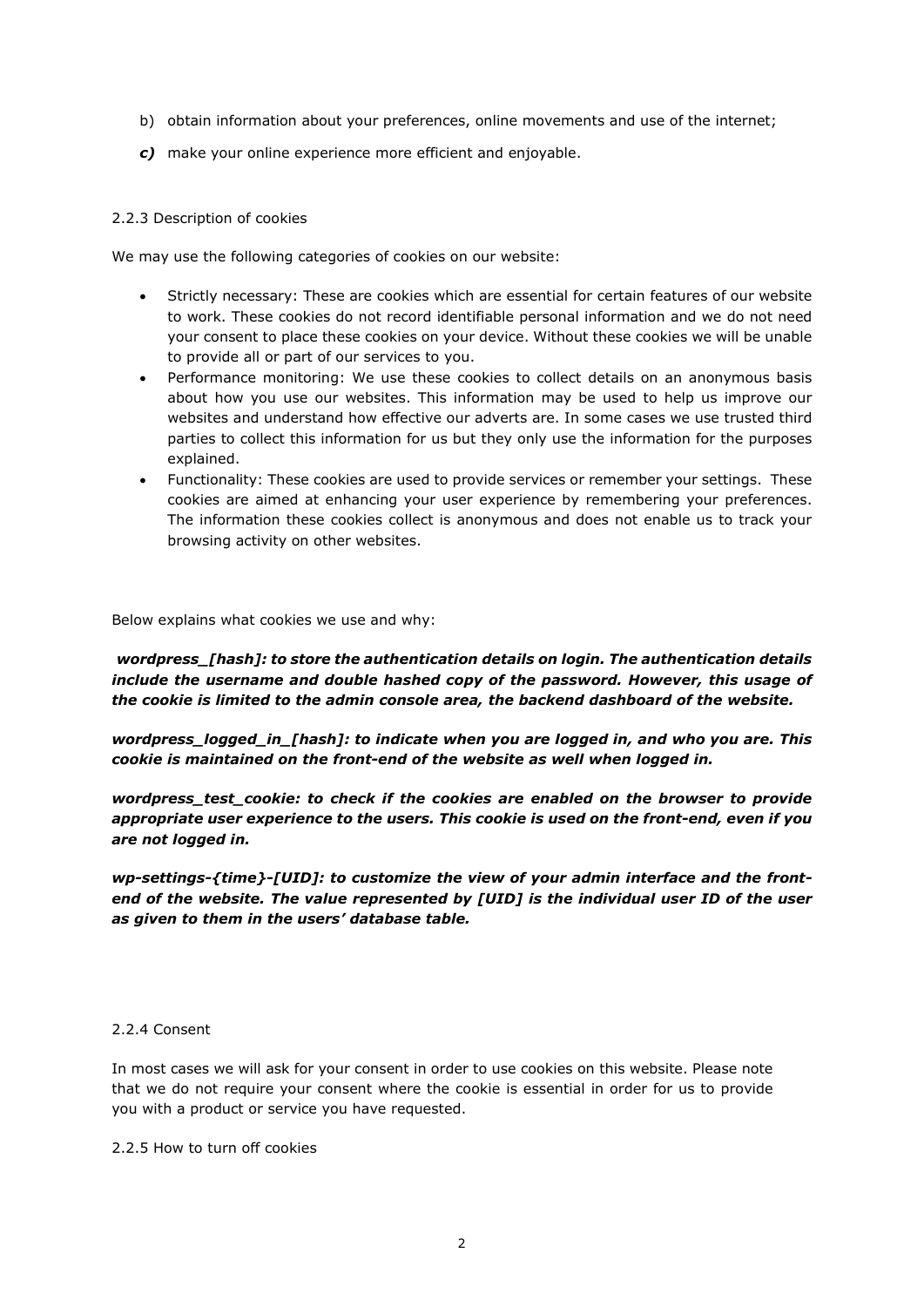If you do not want to accept cookies, you can change your browser settings accordingly. If you do this, please be aware that you may lose some of the functionality of this website. For further information about cookies and how to disable them please go to the Information Commissioner's webpage on cookies: [https://ico.org.uk/for-the-public/online/cookies/.](https://ico.org.uk/for-the-public/online/cookies/)

2.3 We may use your personal data for our legitimate interests in order to:

2.3.1 provide you with information, or services that you requested from us;

2.3.2 respond to an enquiry submitted via our online contact forms;

2.3.3 allow you to participate in interactive features of our Sites, when you choose to do so;

2.3.4 ensure that content from our Sites are presented in the most effective manner for you and for your device;

2.3.5 improve our Sites and services;

2.3.6 process and deal with any complaints or enquiries made by you; and

2.3.7 contact you for marketing purposes where you have signed up for these (see section 5 for further details).

#### Website Links

2.4 Our Site may, from time to time, contain links to and from the websites of third parties. Please note that if you follow a link to any of these websites, such websites will apply different terms to the collection and privacy of your personal data and we do not accept any responsibility or liability for these policies. Please check before you submit your information to these websites.

## **3. CUSTOMERS**

3.1 We will collect details such as name, address, email address, contact number, date of birth, national insurance number and financial information in order to provide services to customers. We may also receive details of credit checks undertaken where you have supplied these to us.

3.2 We will share customer personal information with our employees to manage our relationship with you and we will retain customer personal data for 80 years.

3.3 We will use your personal data provided to comply with our contractual obligations arising from the agreements we enter into with our Customers and share the data with financial institutions who can assist in the provision of financial services to customers including product providers, lenders, banks, insurers, fund managers, platform providers and third party para-planners ( including Tenet\* paraplanners).

3.4 We will use customer personal data for our legitimate interests including:

3.4.1 sharing personal data with Tenet\* as they are responsible for the services we provide to our clients and have a legal obligation to monitor our compliance with the FSMA and Financial Conduct Authority rules. Further details regarding how Tenet will use customer personal data can be found on it's website at [www.tenetgroup.co.uk](http://www.tenetgroup.co.uk/) or by contacting Tenet on 01132390011;

3.4.2 with your consent, marketing our other products and services by mail and email; and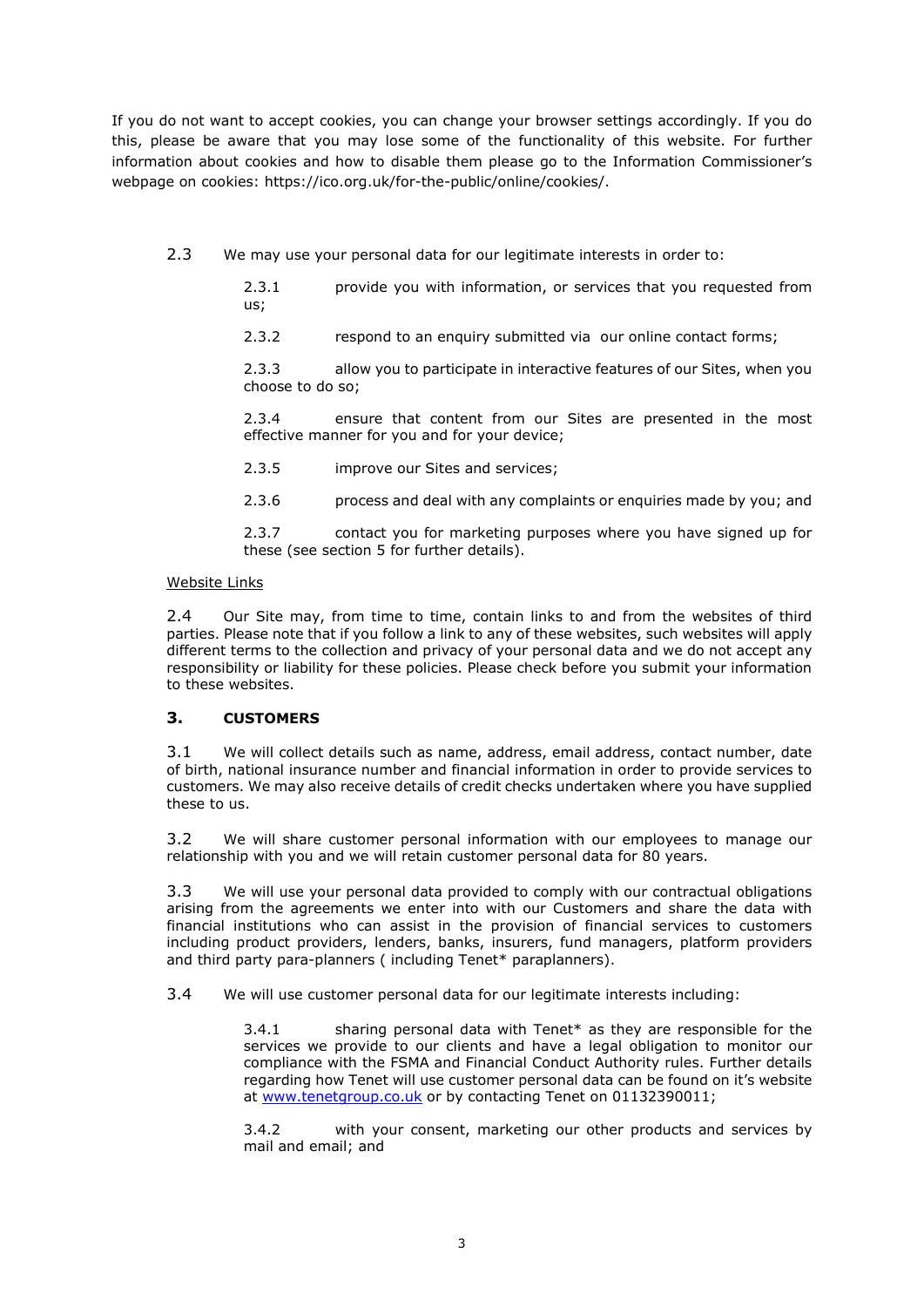3.4.3 with your consent, obtaining your sensitive personal data from third parties including your health, ethnic origin, or criminal prosecutions from third parties such as employers and credit reference agencies, fraud prevention agencies and other similar organisations.

3.5 We will not transfer any customer personal data outside the United Kingdom unless permitted to do so by data protection legislation (see section 8 of this Privacy Policy)

\*Tenet means Tenet Group Limited, Tenet Limited, TenetConnect Limited, TenetConnect Services Limited, TenetLime Limited, its associated companies.

## **4. SUPPLIERS**

.

We will collect details such as contact names, address, email address and telephone number in order to contact you about goods and/or services we have ordered from you, to comply with our contractual obligations and to place further orders. We may share your personal data with our employees to manage our relationship with you and we will keep your personal data for as long as we require your goods and/or services subject to a maximum of *six years* from the date of our last contact with you. We will not transfer your personal data outside the United Kingdom unless permitted to do so by data protection legislation (see section 8 of this Privacy Policy).

## **5. MARKETING**

5.1 We may use customer personal data to provide you with details about our which we think may be of interest. We will only send you marketing correspondence where you have given us your consent to do so.

5.2 You have the right to opt-out of receiving the information detailed in section 5.1 at any time. To opt-out of receiving such information you can:

> 5.2.1 tick the relevant box situated in the form on which we collect your information;

> 5.2.2 clicking the unsubscribe button contained in any such communication received; or

> 5.2.3 email us at tracy.redshaw@activefinancialplanning.co.uk or call 01323410160 providing us with your name and contact details. It may take up to 7 days for this to take place.

5.3 Where you have subscribed to receive marketing correspondence from us we will keep your personal data for *six years* from when you subscribed to receiving marketing information from us or until you unsubscribe from receiving such correspondence from us (whichever is earlier).

## **6. LEGAL BASIS FOR PROCESSING YOUR PERSONAL DATA**

6.1 In accordance with data protection legislation we are required to notify you of the legal basis upon which we process your personal data. We process your personal data for the following reasons:

6.1.1 for performance of a contract we enter into with you;

6.1.2 where necessary for compliance with a legal obligation we are subject to; and

6.1.3 for our legitimate interests (as described within this policy).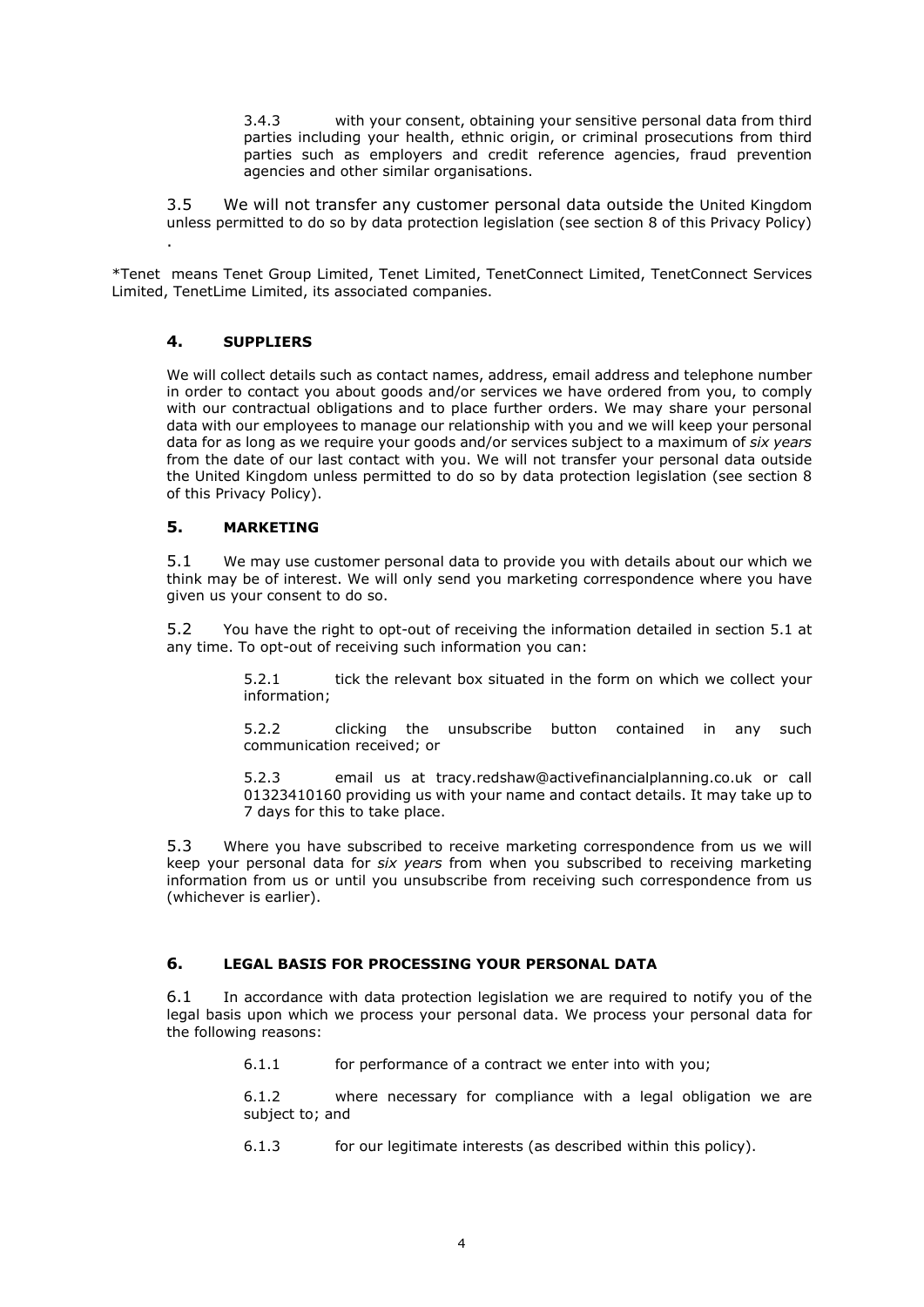6.2 We will also process your personal data including personal sensitive data where we have obtained your explicit consent.

# **7. DISCLOSURE OF YOUR DATA TO THIRD PARTIES**

7.1 In addition to the third parties mentioned previously in this policy, we may disclose your personal data to third parties for the following legitimate business purposes:

7.1.1 staff members in order to facilitate the provision of services to you;

7.1.2 IT software providers that host our website and store data on our behalf;

7.1.3 Service providers who provide us with software solutions and platforms in order to carry out our business and provide services (including, without limitation, open banking services); and

7.1.4 to a prospective buyer of some or all of our business or assets, in which case personal data including Your Data will also be one of the transferred assets.The recipient of the information will be bound by confidentiality obligations.

7.2 We only allow our service providers to handle your personal information if we are satisfied they take appropriate measures to protect your personal information. We also impose contractual obligations on service providers to ensure they can only use your personal information to provide services to us and to you. We may also share personal information with external auditors, eg in relation to ISO accreditation and the audit of our accounts.

7.3 We may disclose your personal data to the police, regulatory bodies, legal advisors or similar third parties where we are under a legal duty to disclose or share your personal data in order to comply with any legal obligation, or in order to enforce or apply our agreements; or to protect our rights, property, or safety of our customers, or others. This includes exchanging information with other companies and organisations for the purposes of fraud protection and credit risk reduction.

7.4 We will not sell or distribute your personal data to other organisations without your approval.

## **8. CROSS-BORDER DATA TRANSFERS**

8.1 We share your personal data with external third parties in order to provide our services to you. Some of these third parties may transfer personal data outside the United Kingdom. We require such third parties to ensure that such transfers take place in accordance with data protection legislation.

8.2 Whenever we transfer your personal data out of the United Kingdom, we ensure a similar degree of protection is afforded to it by ensuring at least one of the following safeguards is implemented:

- We will only transfer your personal data to countries that have been deemed to provide an adequate level of protection for personal data by the European Commission;
- Where we use certain service providers, we may use specific contracts approved by the European Commission which give personal data the same protection it has in Europe; or
- Where we use providers based in the US, we may transfer data to them if they are registered as being part of the Privacy Shield which requires them to provide similar protection to personal data shared between Europe and the US.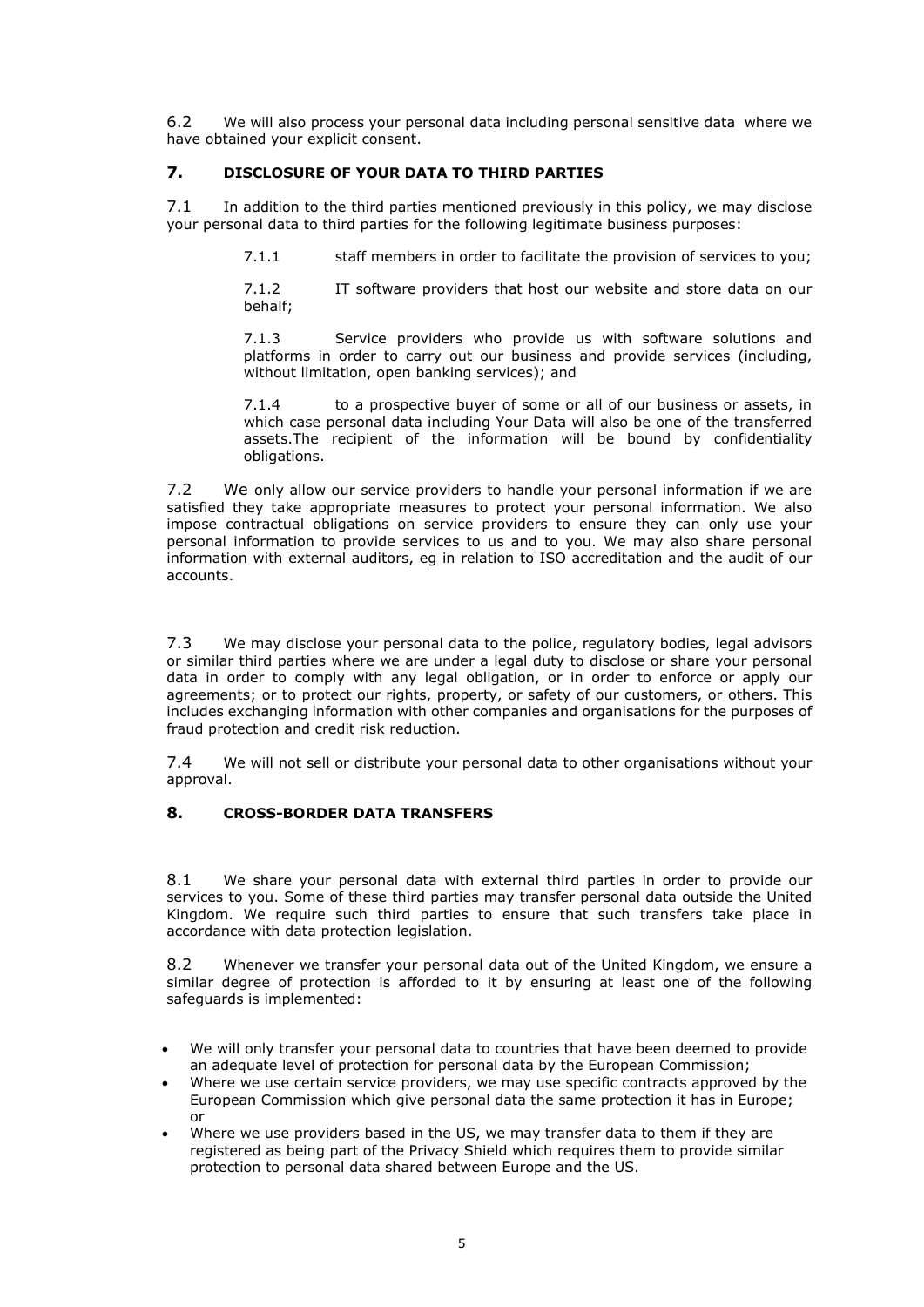8.3 Please contact us if you want further information on the specific mechanism used by us when transferring your personal data out of the United Kingdom.

# **9. DATA SECURITY**

9.1 Information you provide to us is shared on our secure servers. We have implemented appropriate physical, technical and organisational measures designed to secure your information against accidental loss and unauthorised access, use, alteration or disclosure. In addition, we limit access to personal data to those employees, agents, contractors and other third parties that have a legitimate business need for such access. We also have procedures in place to deal with any suspected data security breach. We will notify you and any applicable regulator of a suspected data security where we are legally required to do so.

9.2 Where we have given you (or where you have chosen) a password which enables you to access certain parts of our Sites, you are responsible for keeping this password confidential. We ask you not to share a password with anyone.

9.3 Unfortunately, the transmission of information via the internet is not completely secure. Although we will do our best to protect your personal data, we cannot guarantee the security of your information transmitted to our Site; any transmission is at your own risk. If you want detailed information from Get Safe Online on how to protect your information and your computers and devices against fraud, identity theft, viruses and many other online problems, please visit www.getsafeonline.org. Get Safe Online is supported by HM Government and leading businesses.

## **10. ACCESS TO, UPDATING, DELETING AND RESTRICTING USE OF YOUR DATA**

10.1 It is important that the personal data we hold about you is accurate and current. Please keep us informed if the personal data we hold about you changes.

10.2 Data protection legislation gives you certain rights in relation to your personal data. You have the right to object to the processing of your personal data in certain circumstances and to withdraw your consent to the processing of your personal data where this has been provided.

10.3 You can also ask us to undertake the following:

- 10.3.1 update or amend your personal data if you feel this is inaccurate;
- 10.3.2 remove your personal data from our database entirely;

10.3.3 send you copies of your personal data in a commonly used format and transfer your information to another entity where you have supplied this to us, and we process this electronically with your consent or where necessary for the performance of a contract;

10.3.4 restrict the use of your personal data; and

10.3.5 provide you with access to information held about you and for this to be provided in an intelligible form.

10.4 We may request specific information from you to help us confirm your identity. Data protection legislation may allow or require us to refuse to provide you with access to some or all the personal data that we hold about you or to comply with any requests made in accordance with your rights referred to above. If we cannot provide you with access to your personal data, or process any other request we receive, we will inform you of the reasons why, subject to any legal or regulatory restrictions.

10.5 Please send any requests relating to the above to our *Privacy Officer* at tracy.redshaw@activefinancialplanning.co.uk specifying your name and the action you would like us to undertake. .